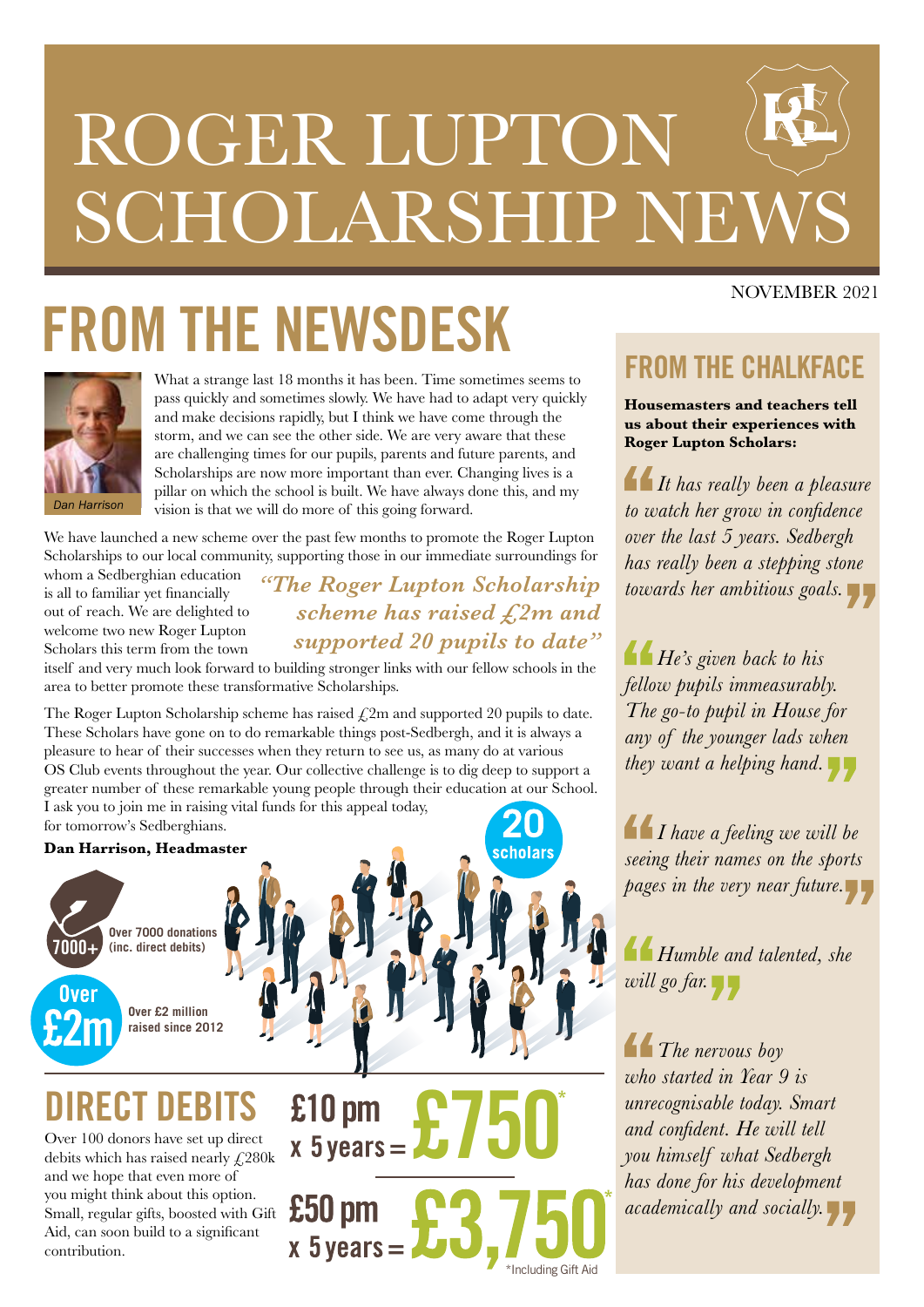## **CLASS OF 2021**

Four Roger Lupton Scholars completed their Sedberghian education in the Summer of 2021. Three had been full Scholars since Year 9 and one was a Sixth Form pupil here for the past two years. We are delighted to hear that they have all settled well into university life post-Sedbergh and that their university destinations are very impressive. Mo Bashir (H), former Head of House, went to York to read PPE, Amelia Horan (C) started at Durham reading Music, Ollie Kay (W) has gone to Exeter to read History and International Relations and James Goldberg (W) has commenced a Finance degree at Bristol. All four paid tribute to the support they received during their time at Sedbergh and hope to return the gesture of kindness in the years to come. On behalf of our 'Class of 2021', thank you!!

## **XMAS CARDS**

Christmas cards are available to buy online: www.sedberghmerchandise.com All proceeds to the Scholarship Appeal.



#### **Upgrade your direct debit**

If you already donate by direct debit would you consider upgrading your monthly gift to help us continue the education of Roger Lupton Scholars today and into the future? All you need to do is fill in the section at the back of the form and we will do the rest.

### **THE BIG GIVE CHRISTMAS CHALLENGE DOUBLE YOUR MONEY!**

This year we have again been accepted by 'The Big Give Christmas Challenge', the UK's biggest online match funding campaign. Our target this year is  $\mathcal{L}$ , 11,000, and the live period for online donations to the Roger Lupton Scholarships to be matched is 7 days from midday 30th November to midday 7th December. Please be as generous as you can. We – and particularly the Scholars – are very grateful to everyone who supports this Appeal. Look out for emails nearer the time on how to donate!



My time at Sedbergh has been filled with moments and memories that I once thought were unattainable. Arriving in Year 10, I embraced the plethora of opportunities available at Sedbergh and ensured I tried everything at least once. The transition from Dixons City Academy to Sedbergh was made easier by Mr and Mrs McVoy, who from day one went out of their way to make me feel settled and I will remain forever grateful for their guidance.

Extracurricular activities were a big part of my time at Sedbergh and ranged from spending long Wednesday afternoons running up the fells to giving back to the community through conservation on a Thursday afternoon. Attending The School of Athens and participating in Dinner Debates challenged my way of thinking by presenting me with an alternative perspective on a certain issue. Collectively, these experiences have taught me the value of setting high standards and pushing myself every day in all aspects of life, which themselves are key Sedberghian traits.

Post Sedbergh, I decided to read PPE at York with the intention of working in the sports legal sector. I am forever indebted to Sedbergh for offering me an opportunity that has changed the course of my life thus far. I hope one day I am in the fortunate position of funding a student with aspirations and dreams that can be fulfilled at Sedbergh.

Thank you,

**Mo**



*Mo Bashir, Hart House 2017-21*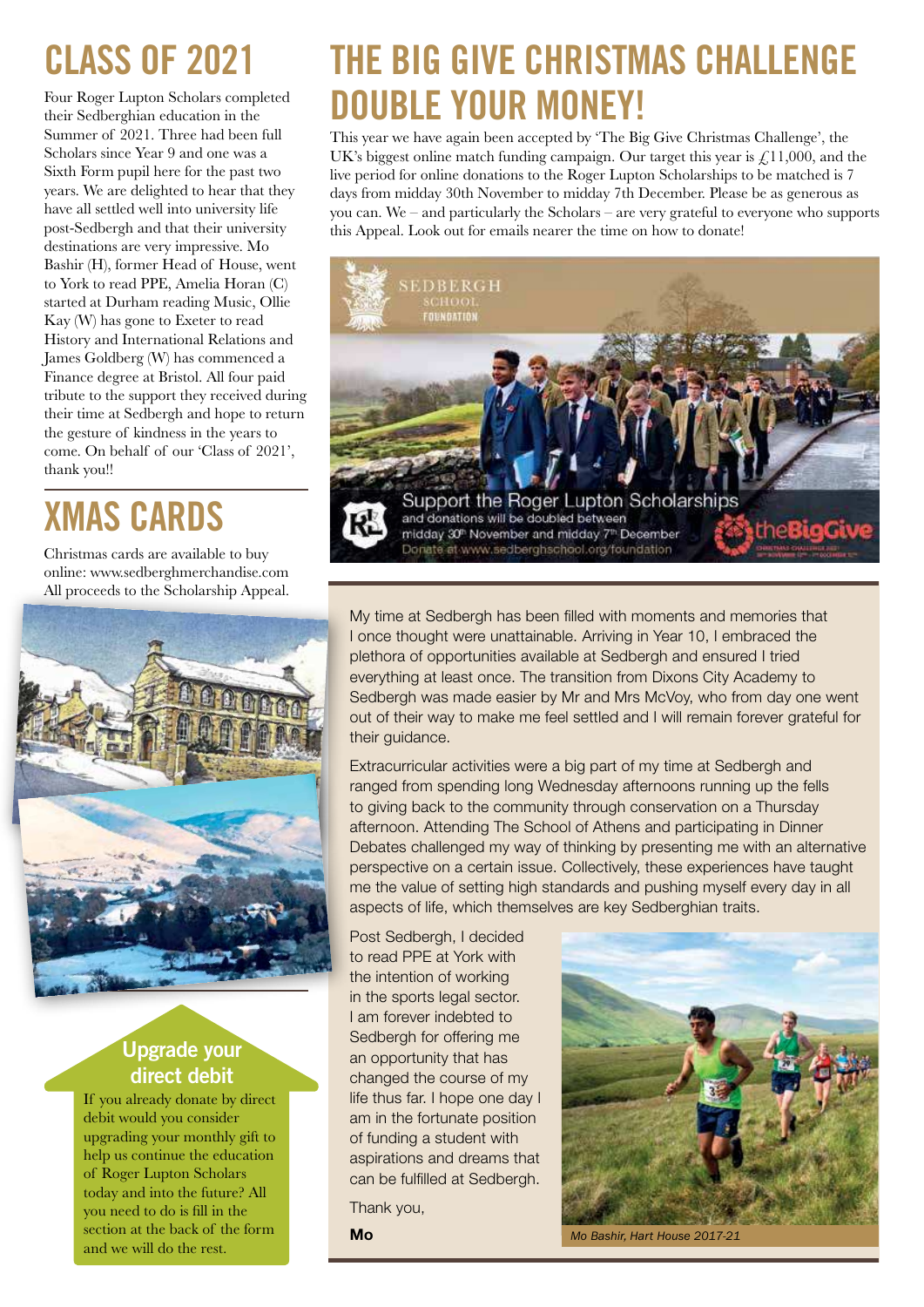

Have an inscription of your choice on the one of the seats in Powell Hall if you choose to support the Appeal with  $\ell$ 1000. Simply fill in the relevant section of the attached form.



#### **OVERSEAS GIVING**

OS, parents and friends based in the USA can give tax efficiently through the BSUF (British Schools and Universities Foundation). Supporters in Hong Kong can make tax deductible donations through the Chapel & York HK Foundation. Donors based Canada can now give through CAF Canada. For more information go to the Overseas Giving page on the Foundation website.

#### **SEDBERGH FOUNDATION FREE WILL SERVICE**

Sedbergh School Foundation is able to offer a free will writing service for parents, OS and Friends. Tel: 015242 79217 or email: foundation@sedberghschool.org for details.

#### **SHARES AND OTHER ASSETS**

Giving shares to the Foundation can be a very tax efficient way of making a donation; you do not normally have to pay any capital gains tax and income tax relief is also available.

The Foundation has a small portfolio of investments and the Trustees would like to build this into a substantial investment to provide sufficient income to pay for Roger Lupton Scholars every year.

For more information contact the Foundation.

Looking back at my time at Sedbergh I will forever be grateful for the Roger Lupton Scholarship. One fond memory I will take from Sedbergh is that every teacher that taught me constantly encouraged me to work hard and achieve my full potential, but they also taught me in the most friendly and uplifting manner. Without their support I would not be where I am now.

The Music Department at Sedbergh provided so many fantastic opportunities for me to perform from singing in the Chapel Choir to musical evenings and choir tours to Italy and New York. I will always have great admiration for the Music teachers at Sedbergh as they taught me a great deal from technique to mastering performance on



*Amelia Horan, Carus House 2016-21* 

stage. I will use these skills as I continue to sing and perform in the future. One of my proudest achievements at Sedbergh was when I was awarded the first Brown Blazer for Music in May 2021. I was also selected as a finalist for BBC Radio 2 Young Chorister of The Year in 2019 and successfully became a member of the National Youth Choir of Great Britain. I am proud to have been part of the Music Department at Sedbergh for the last five years under the wonderful directorship of Mr Allinson and Mr Seymour.

Carus House will also hold great memories as it is a home where I matured and learnt so many crucial values for life. Mrs Gunning is such an inspiring Housemistress who has supported me in all aspects of my development but has also supported me in all of my performances, which is something I will never forget. Within my Boarding House, I have created a lot of great memories through friendships that I will cherish and will be forever-lasting.

After successfully completing an ARSM Diploma in Singing with Distinction and achieving A\*AAA in my A-Levels, I have decided to further my studies by undertaking a BA Music Degree at Durham University in September 2022. In January, I plan to travel to Kenya to teach music at St Andrew's School in Turi.

Being a Sedberghian has taught me important core values and life skills that I will continue to utilise through life and has encouraged me to take all opportunities that come my way.

I would like to thank those who kindly donated to the Roger Lupton Scholarship.

**Amelia Horan**

hare mar